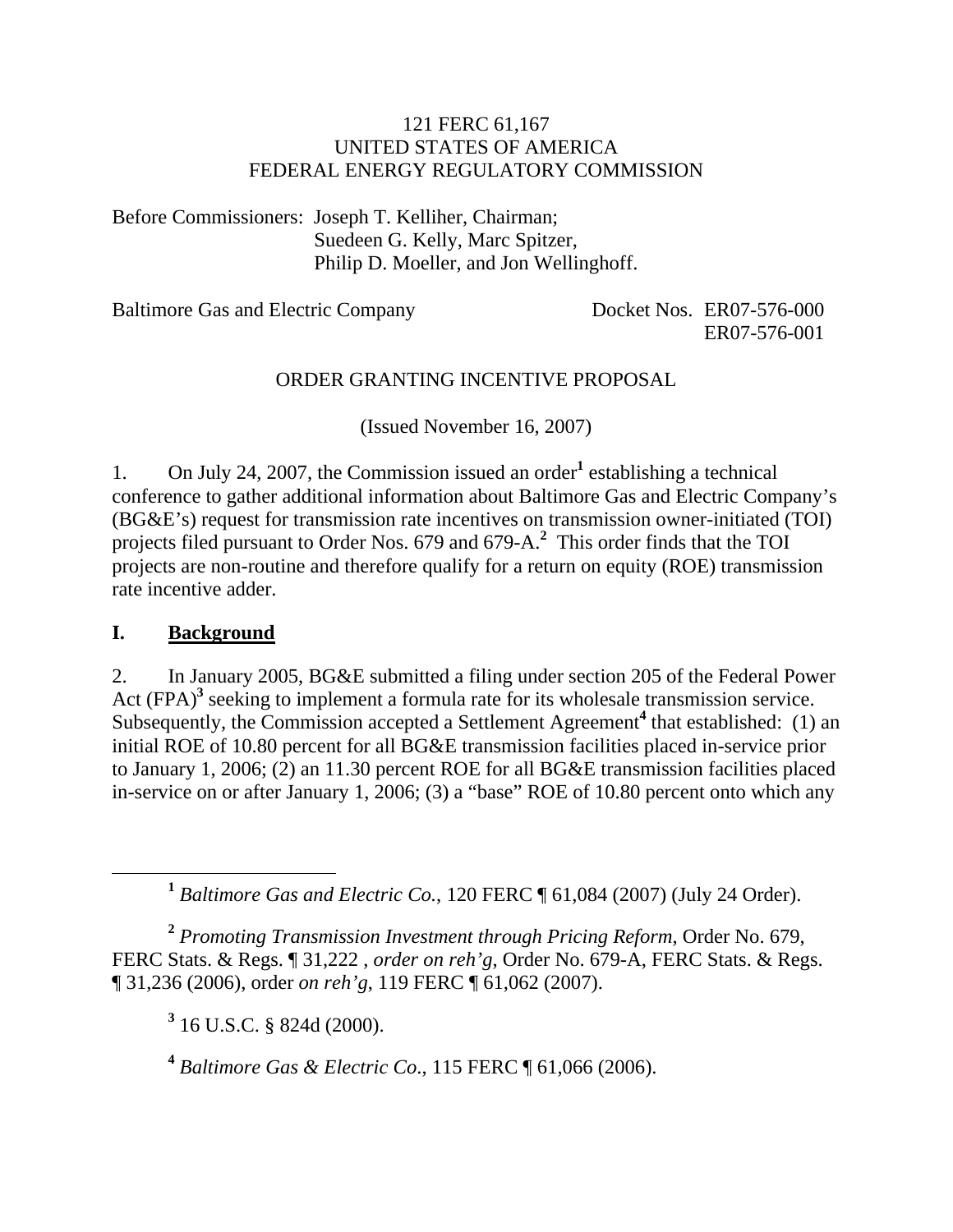Docket Nos. ER07-576-000 and ER07-576-001 - 2 -

transmission rate incentive would be added; and (4) BG&E's right to make filings at any time to implement any transmission incentive mechanisms.**<sup>5</sup>**

3. On February 28, 2007, BG&E submitted for filing revised tariff sheets to the PJM Interconnection, L.L.C. (PJM) Open Access Transmission Tariff (OATT) pursuant to section 205 of the FPA to implement transmission rate incentives in accordance with Order Nos. 679 and 679-A. Specifically, BG&E requested transmission investment rate incentives consisting of: (1) a 50-basis point incentive adder to BG&E's authorized ROE for all jurisdictional facilities in recognition of its continuing membership in PJM; (2) a 100-basis point incentive adder to its authorized ROE for investment in new transmission constructed for certain baseline, TOI and future projects; and (3) inclusion of 100 percent of its construction work in progress (CWIP) in rate base.

4. In the July 24 Order, the Commission authorized a 50-basis point ROE adder for continued membership in PJM and a 100-basis point adder for two projects, Conastone and Waugh Chapel. In addition, the Commission rejected, without prejudice, BG&E's request to recover, in the formula rate, a transmission ROE incentive for 37 future projects without making a filing under section 205 or 206 of the FPA. Further, the Commission denied BG&E's proposal to include CWIP in rate base. Finally, the Commission set for technical conference the issue of whether BG&E's Northwest to Finksburg and Downtown Baltimore Cable<sup>6</sup> TOI projects satisfied the "nexus" test.<sup>7</sup> The Commission committed to issuing a subsequent order ruling on the question of whether the TOI projects satisfied the nexus test based on the record as further developed by the technical conference.

<sup>6</sup> The Downtown Baltimore Cable project consists of five separately-identified TOI projects and which are collectively referred to as the "Downtown Cable" project.

**7** 18 C.F.R. § 35.35(d) (2007); Order No. 679 at P 26; *see also* Order No. 679-A at P 21 ("By this we mean that the incentive(s) sought must be tailored to address the demonstrable risks and challenges faced by the applicant in undertaking the project.").

**<sup>5</sup>** *See* §§ 3.1 through 3.3 of the Settlement Agreement.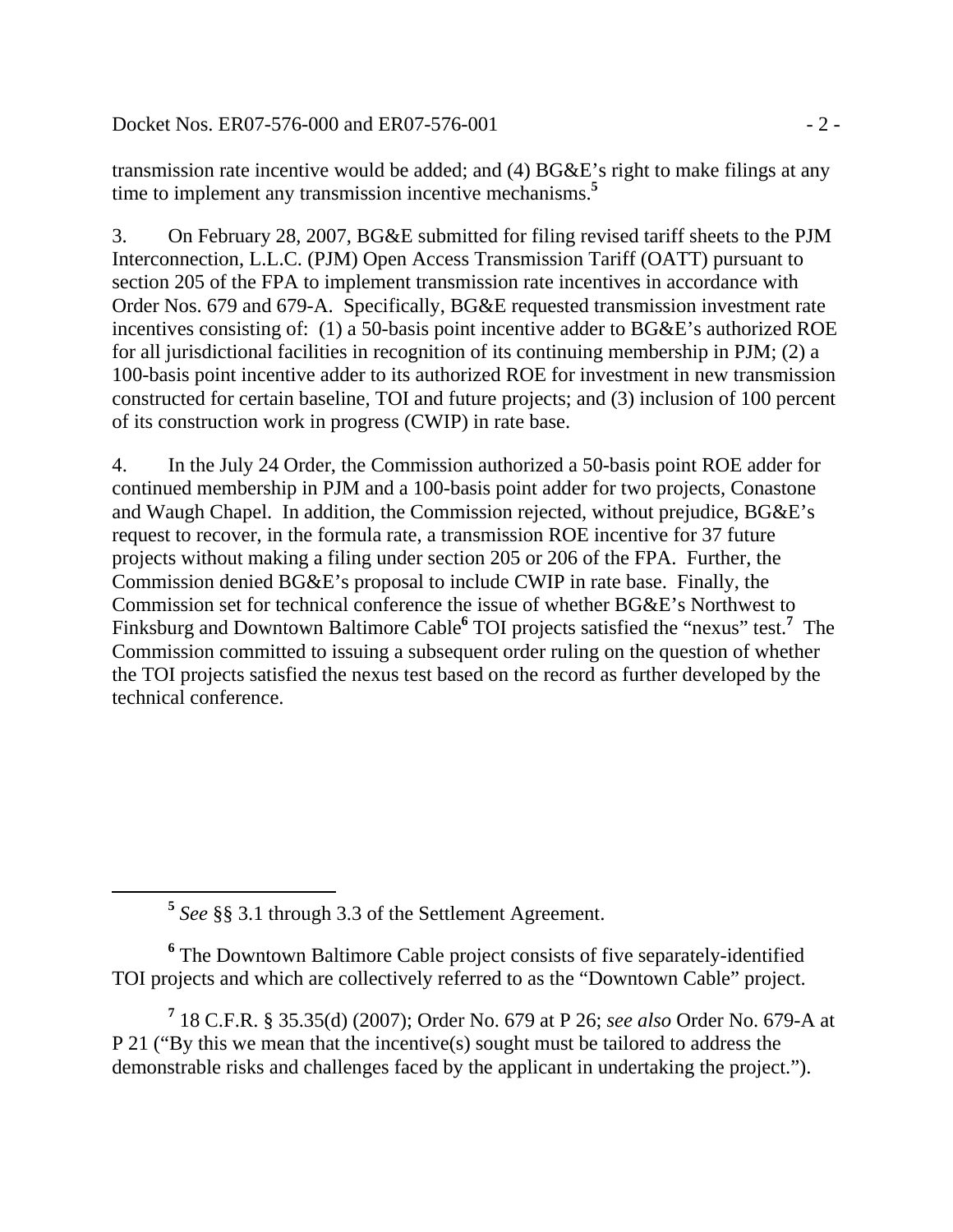# **II. Transmission Owner Initiated Projects**

# **A. Notice of Technical Conference and Technical Conference**

5. Notice of the technical conference was published in the *Federal Register* on August 9, 2007,<sup>8</sup> with a directive that BG&E file its presentation for the conference on or before August 24, 2007. BG&E timely filed its presentation. On September 5, 2007, Commission staff convened the technical conference to gather information on whether there is a nexus between BG&E's proposed 100-basis point return on equity incentive adder and its overall investment in the Northwest to Finksburg and Downtown Cable TOI projects. BG&E made its presentation and answered questions from Commission staff and other parties. At the technical conference, BG&E was directed to file on or before September 14, 2007 a narrative of its presentation and a summary of its answers to the questions asked at the conference. Parties were given until September 28, 2007 to file comments regarding BG&E's pre-conference and post-conference filings.

# **B. BG&E's Pre-Conference Filing and Technical Conference**

6. On August 24, 2007, in Docket Nos. ER07-576-000 and 001, BG&E filed its presentation. BG&E explains that it used as its screening criteria for determining whether a project is routine or non-routine: (1) a projected date of service after June 1, 2007; and (2) recognition of the project in the PJM RTEP process. BG&E states that projects that are non-routine warrant a request for incentive rate treatment. The Conastone and Waugh Chapel projects, which are baseline projects, passed the screening criteria, as did the Northwest to Finksburg and Downtown Cable TOI projects. BG&E notes that approximately \$16.5 million worth of its projects did not satisfy its screening criteria and were excluded from its request for incentive rate treatment.

7. BG&E states that the Northwest to Finksburg TOI project, which is expected to be in service by December 1, 2008, consists of: (1) 3.4 miles of double circuit overhead 115 kV line; and (2) an additional 115 kV breaker at the Northwest substation. BG&E explains that the Northwest to Finksburg project services critical winter load, which the PJM RTEP planning process would not have identified because it is focused on summerload patterns. BG&E also states that limited access on the 66-foot wide right-of-way adds to the project's complexity. Finally, BG&E states that the Northwest to Finksburg project design extends its fiber optic network, thereby supporting system protection and future high-capacity communication needs.

**<sup>8</sup>** 72 Fed. Reg. 31,572 (2007).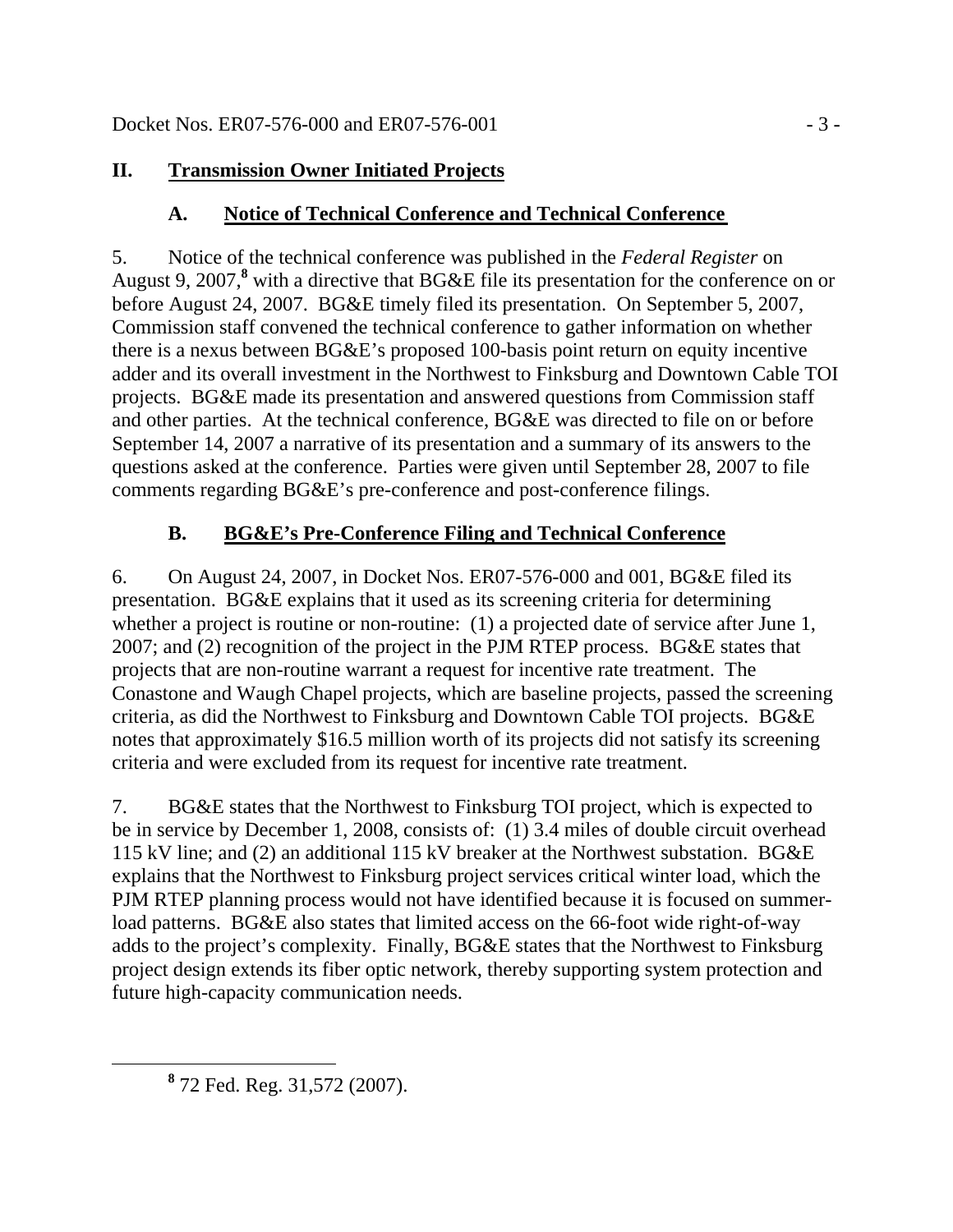Docket Nos. ER07-576-000 and ER07-576-001 - 4 -

8. According to BG&E, the Downtown Cable project is projected to be in service by December 1, 2008. The Downtown Cable project consists of five TOI projects: (1) redesigning and rebuilding the Westport 115 kV switching substation; (2) building a 115 kV new Gas Insulated Switching (GIS) station which will be known as the Orchard Street Station; (3) paralleling existing cables between the Westport substation and the Center substation; (4) installing new 115 kV cable between the Westport substation and the Orchard Street station; and (5) installing new 115 kV cable between the new Orchard Street station and the Center substation. BG&E identifies several advantages of its Downtown Cable project. For example, it notes that it will correct a Mid-Atlantic Area Council (MAAC) second contingency violation for outage on the Brandon Shores to Riverside towers lines. It also notes that the Downtown Cable project will replace its aging cable between the Westport to Center substations. Further, BG&E notes that under its current system configuration, the Westport circuits and transformers are not adequately isolated, which results in limited outage windows to perform maintenance on breakers and circuits. Finally, BG&E states that the regional congestion costs mitigated by the Downtown Cable project will be approximately \$1.7 million.

# **C. BG&E's Post-Conference Filing**

9. On September 14, 2007, in Docket Nos. ER07-576-000 and 001, BG&E filed a narrative explanation of its presentation and its answers to questions asked at the technical conference. BG&E explains that it defines "routine transmission projects" as projects that "cover a broad range of both transmission lines and substations"<sup>9</sup> such as reinforcing and replacing transmission structures, working on right-of-way roads, replacing old access gates, replacing worn-out static wires and conductors, removing trees posing a threat to existing transmission lines, replacing switches and breakers, and upgrading protection and control equipment. BG&E further explains that the \$16.5 million of routine projects identified in its presentation "constitute routine replacement, disconnects, retirements, and upgrades of transmission equipment, such as circuit breakers and switches."**<sup>10</sup>** BG&E states that these specific projects do not represent investment in new transmission but rather necessary and ordinary expenditures to preserve existing transmission. In addition, BG&E states that routine projects "by and large are undertaken in the ordinary and routine course of business in keeping with good utility management practice."**<sup>11</sup>**

**<sup>10</sup>** *Id.* at 4.

**<sup>11</sup>** *Id.*

**<sup>9</sup>** <sup>9</sup> BG&E's September 14 filing at 13.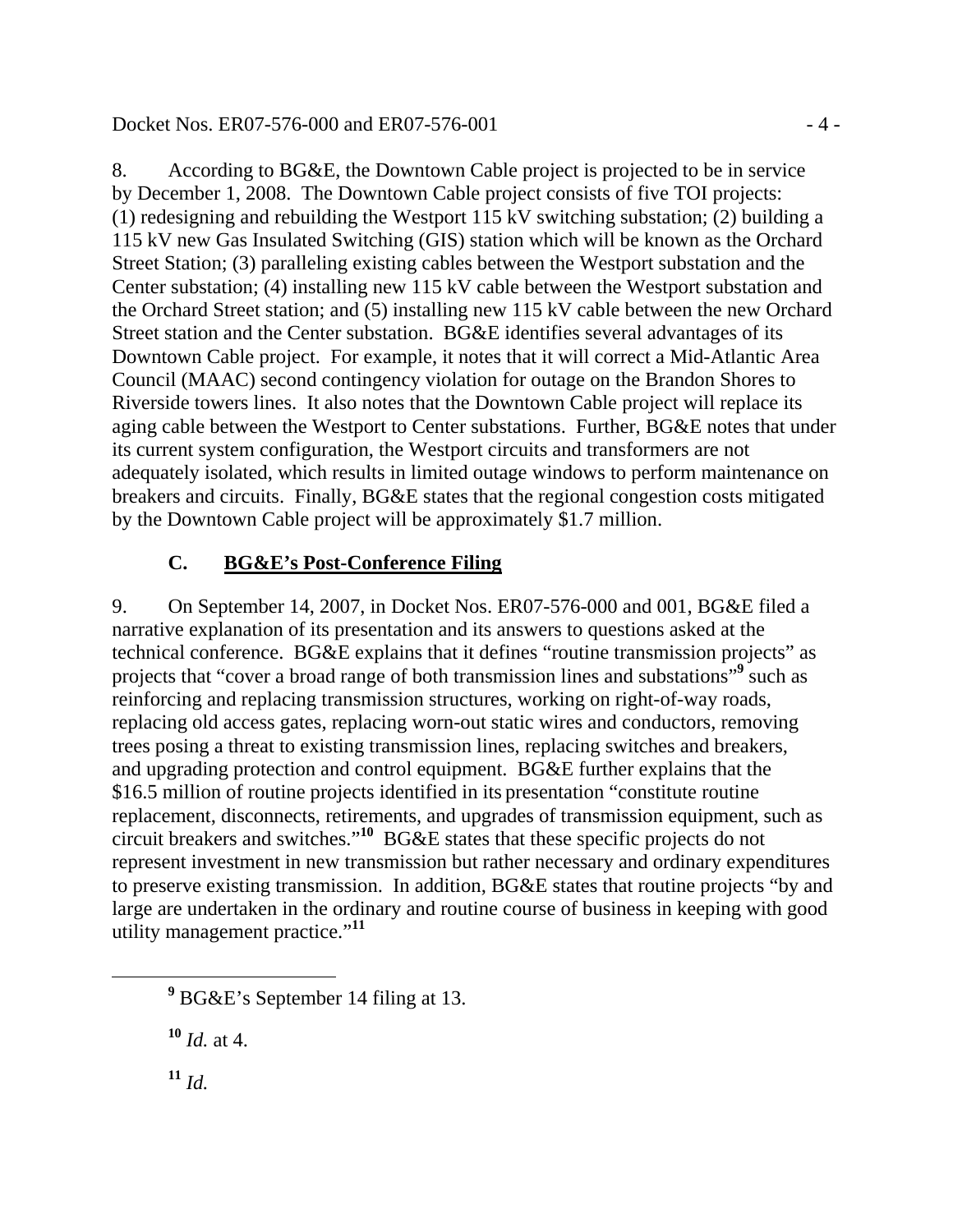### Docket Nos. ER07-576-000 and ER07-576-001 - 5 -

10. BG&E explains that the Northwest to Finksburg and Downtown Cable TOI projects provide system reliability benefits. BG&E states that the difference between the baseline projects (Conastone and Waugh Chapel) and the TOI projects (Northwest to Finksburg and Downtown Cable) is that the baseline projects are identified by PJM planners and engineers while the TOI projects are identified by BG&E planners and engineers. BG&E contends that from a technical perspective, there is no distinction between PJM-initiated (baseline) projects and BG&E-initiated (TOI) projects; rather, both types of projects are intended to avoid North American Electric Reliability Council (NERC) reliability violations and that the reliability and congestion mitigation benefits of the "TOI projects are every bit as consequential as any baseline project."**<sup>12</sup>** In addition, BG&E states that "PJM Staff has historically relied on transmission owners through a collaborative process to identify the need for new transmission projects that will avoid NERC reliability violations that are identifiable by analyzing winter peak load requirements projections whereas PJM Staff performs the analysis of summer peak load requirement projections in order to identify new transmission projects that will avoid NERC reliability violations."**<sup>13</sup>**

11. BG&E emphasizes that the specific reliability benefit of the Northwest to Finksburg project is its ability to serve winter-peak load. BG&E explains that the Northwest to Finksburg project is a major reconfiguration of BG&E's transmission system. This project "entails taking two radial lines (one existing and one new) and transforming them into a double circuit line, plus adding a third parallel circuit."**<sup>14</sup>** BG&E further explains that the winter load to be serviced by this project is critical, "as losses can be life-threatening in severe winter conditions."**<sup>15</sup>** Indeed, BG&E states that because PJM has delegated the primary responsibility of studying winter load losses to individual transmission owners, it is required to notify PJM of the severity of the risk.

12. BG&E states that "the free-flowing ties and security-constrained economic dispatch utilized in the PJM OATT NITS [Network Integrated Transmission Service] constitutes a region-wide reliance on PJM to direct the transfer of power – instantaneously – throughout PJM, and even outside of PJM to other RTO [regional

 $12$  *Id.* at 5.

- **<sup>13</sup>** *Id.* at 6 (emphasis omitted).
- **<sup>14</sup>** *Id.* at 7.
- **<sup>15</sup>** *Id.* at 7-8.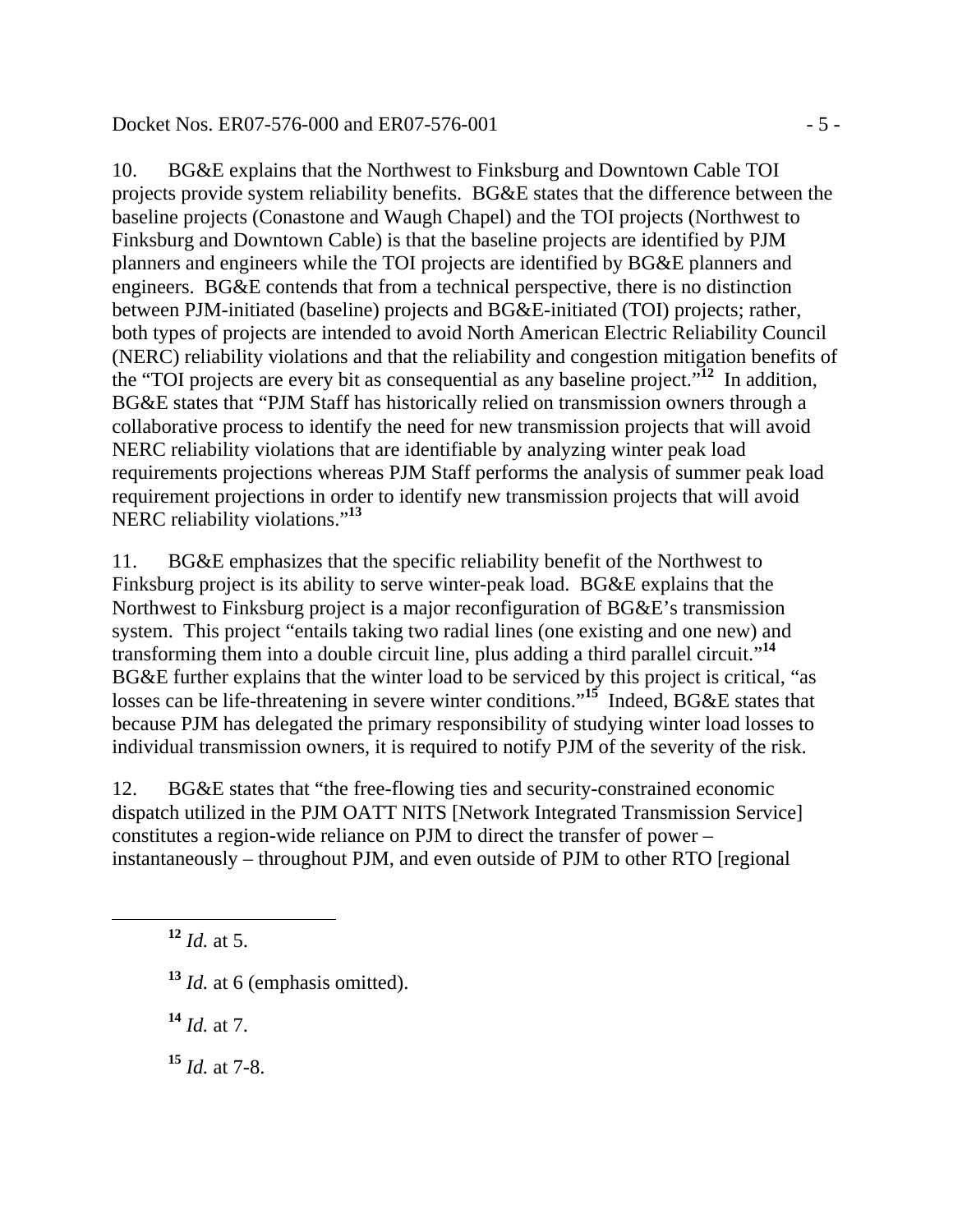Docket Nos. ER07-576-000 and ER07-576-001 - 6 -

transmission organization] regions."**<sup>16</sup>** In fact, BG&E contends that the "common reliance throughout the PJM footprint on Bulk Electric System transmission lines for [NITS] service under PJM's OATT gives these facilities a regional characteristic."**<sup>17</sup>**

13. In addition, BG&E states that it has conducted a detailed double contingency analysis on its 115 kV network system according to NERC reliability criteria, which shows that excessive overloads above summer emergency rating can occur during peak summer conditions for multiple double contingency outages.<sup>18</sup> BG&E states that upon the completion of the Downtown Cable project, the reinforced western portion of the downtown network will meet double contingency criteria. BG&E identifies the reliability benefits of the Downtown Cable project as: (1) serving normal and emergency conditions in downtown Baltimore, including hospitals, high-rises (including university, business and government buildings) and an aquarium; (2) providing power for 15 percent of the entire BG&E load-serving requirement including sensitive-need customers; and (3) upgrading BG&E's infrastructure, which dates from the 1950s.

14. BG&E states that "the ability to contract for supply from generation located at substantial distances from load areas adds economic choices" and "real economic value" because the transmission grid "is now facilitating regional transactions."**<sup>19</sup>** BG&E estimates that during the most recent summer peak period in southwest PJM during the summer of 2007, transmission cable limitations resulted in 56 hours of off-cost operation at an estimated cost of \$1.7 million.**<sup>20</sup>** PJM projects that the increased flows resulting from the Downtown Cable project should eliminate congestion such as that experienced in 2007.

**<sup>16</sup>** *Id.* at 9.

**<sup>17</sup>** *Id.* at 8.

**<sup>18</sup>** *Id.* at 23-24. BG&E states that this analysis shows that the loss of circuit 110551 in combination with circuit 110505, loads circuit 110552 to 125 percent of BG&E's summer emergency rating. BG&E's load flow analysis further shows that the loss of circuit 110552 in combination with circuit 110506, loads circuit 110551 to 125 percent of its summer emergency rating. Finally, BG&E claims that the analysis shows that the loss of circuit 110605 in combination with 115 KV circuit 110551, loads circuit 110552 to 109 percent of its summer emergency rating.

**<sup>19</sup>** *Id.* at 9.

**<sup>20</sup>** *Id.* at 10 and 19.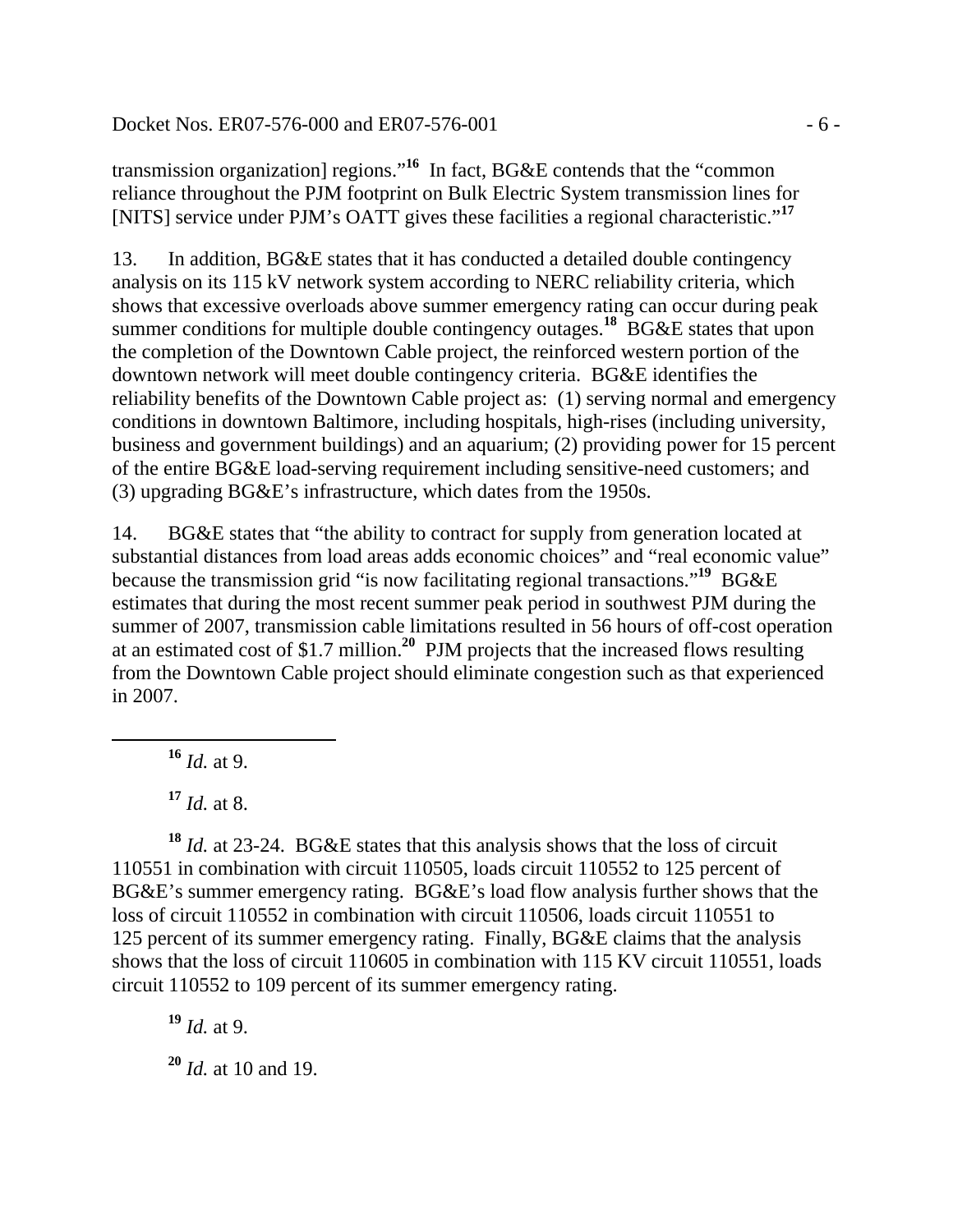## Docket Nos. ER07-576-000 and ER07-576-001 - 7 -

15. BG&E states that it is employing new technology for the Downtown Cable project.**<sup>21</sup>** Specifically, BG&E explains that it is employing the GIS design for its new substation which reduces the real estate utilized by the substation (compared to open-air alternatives) by 95 percent. In addition, BG&E's new 115 kV cable is "being installed in duct banks along with additional ducts for fiber optics and future anticipated 115 kV cable."**<sup>22</sup>** BG&E explains that this is a "good long-term investment in that the fiber optic cable will facilitate advancements in technology as PJM employs its ever-expanding SmartGrid communications and demand response techniques."<sup>23</sup> Finally, BG&E explains that reconfiguring or paralleling the Westport-to-Center cable will extend the life span of those cables.**<sup>24</sup>** In sum, BG&E states that its advanced technologies "save space, solve zoning issues, and reduce costs."**<sup>25</sup>**

# **D. Comments**

16. On September 28, 2007, the Maryland Commission and the Maryland Office of People's Counsel (People's Counsel) filed comments. On October 3, 2007, BG&E filed an answer.

17. The Maryland Commission contends that BG&E has not met its burden of demonstrating that the TOI projects are non-routine and thus they do not merit the transmission investment ROE incentive. The Maryland Commission states that BG&E ratepayers should not be required to pay for projects "which are routine transmission investments needed to ensure local reliability and to comply with basic requirements of state law."**<sup>26</sup>**

18. The Maryland Commission argues that BG&E views routine projects as those that "do not constitute investment in new transmission but rather constitute necessary and

 $^{21}$  *Id.* at 11.

**<sup>22</sup>** *Id.*

**<sup>23</sup>** *Id.* Under PJM's "SmartGrid" design, the application of digital technology is applied to the electric power infrastructure to improve dispatch.

**<sup>24</sup>** *Id.*

**<sup>25</sup>** *Id.* As noted in the July 24 Order, BG&E is not requesting an incentive under Order No. 679 for advanced technologies.

**<sup>26</sup>** Maryland Commission Comments at 5.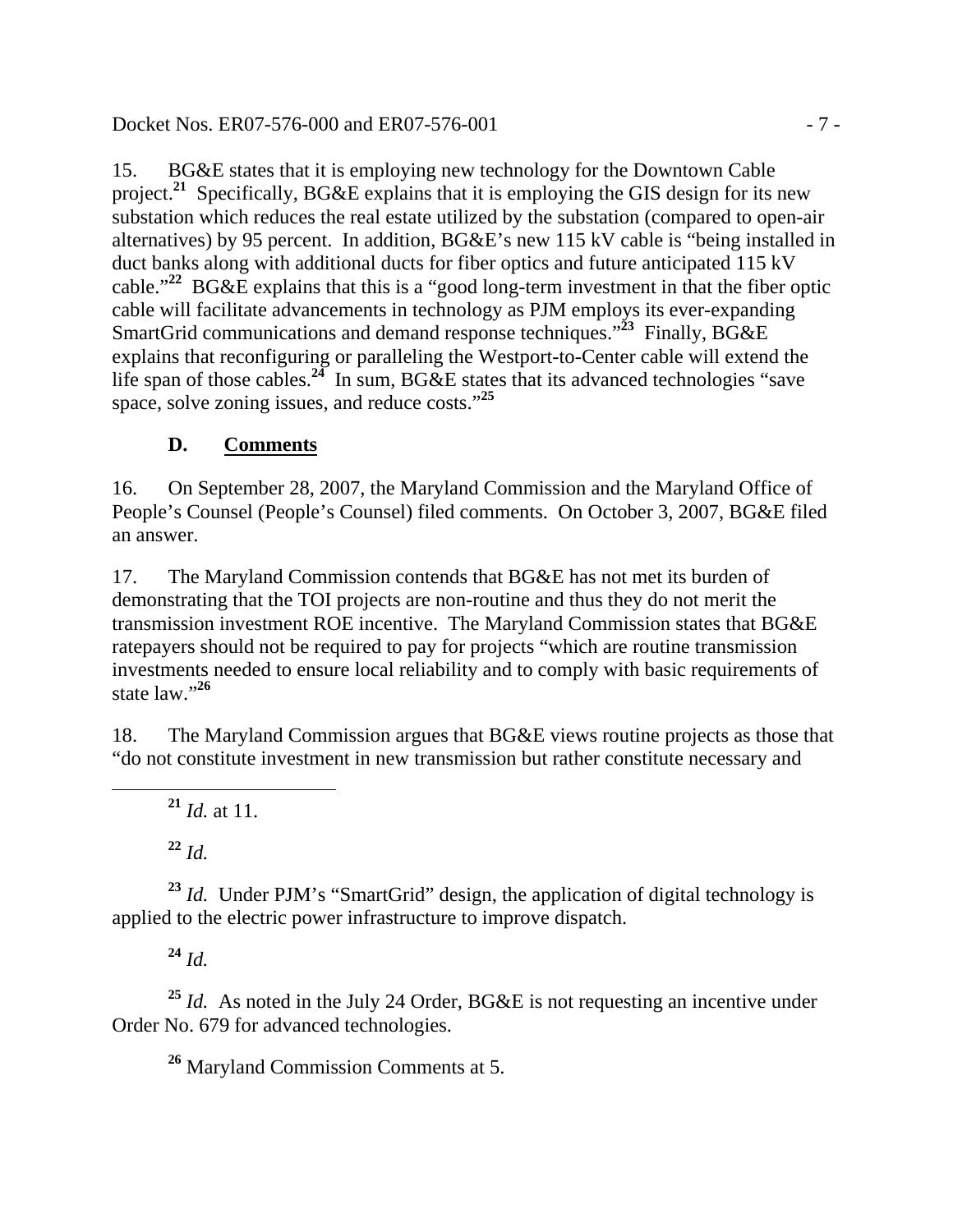Docket Nos. ER07-576-000 and ER07-576-001 - 8 -

ordinary expenditure to preserve existing transmission."**<sup>27</sup>** The Maryland Commission contends that BG&E's screening test, which focuses on whether a project involves new transmission "shrinks FERC's nexus test substantially" and "bears little resemblance to the Commission's guidelines for demonstrating that a project passes the nexus test because it is non-routine."**<sup>28</sup>** The Maryland Commission further contends that "projects involving new facilities that are needed to meet growth in demand over a reasonable planning horizon does not mean they are special enough to warrant the 100-basis point ROE adder."<sup>29</sup> The Maryland Commission avers that "as a matter of good utility" management practice, new transmission also must be constructed in the ordinary and routine course of business to meet anticipated load growth in the utility's own service territory over a reasonable time horizon.<sup>530</sup> Furthermore, it avers that "BG&E is required under Maryland law to engage in long-term planning."**<sup>31</sup>**

19. The Maryland Commission disputes BG&E's contention that it faces risks for its proposed TOI projects. It notes that there is little risk of stranded costs "since the load in the BG&E service territory is not likely to vanish before the investment is fully depreciated."**<sup>32</sup>** In addition, it contends that the regulatory risk that the Maryland Commission would refuse to flow through federally-approved transmission rate increases is "very remote."**<sup>33</sup>** Thus, the Maryland Commission argues that BG&E "should not be awarded an enhanced ROE adder for projects involving new transmission that are need[ed] just to keep the electricity flowing to retail customers in its service territory."**<sup>34</sup>**

20. Contrary to BG&E's statement that the designation of projects as "baseline" or "TOI" is irrelevant, the Maryland Commission contends that the designation is important.

**<sup>27</sup>** *Id.* at 7, *citing* September 14 filing at 4.

**<sup>28</sup>** *Id.* at 7-9.

**<sup>29</sup>** *Id.* at 9.

**<sup>30</sup>** *Id.* at 10.

**<sup>31</sup>** *Id.*, *citing* the Public Utility Article of the *Annotated Code of Maryland,* Section 2.118(b) (1998).

**<sup>32</sup>** *Id.* at 12. **<sup>33</sup>** *Id.* **<sup>34</sup>** *Id.* at 13.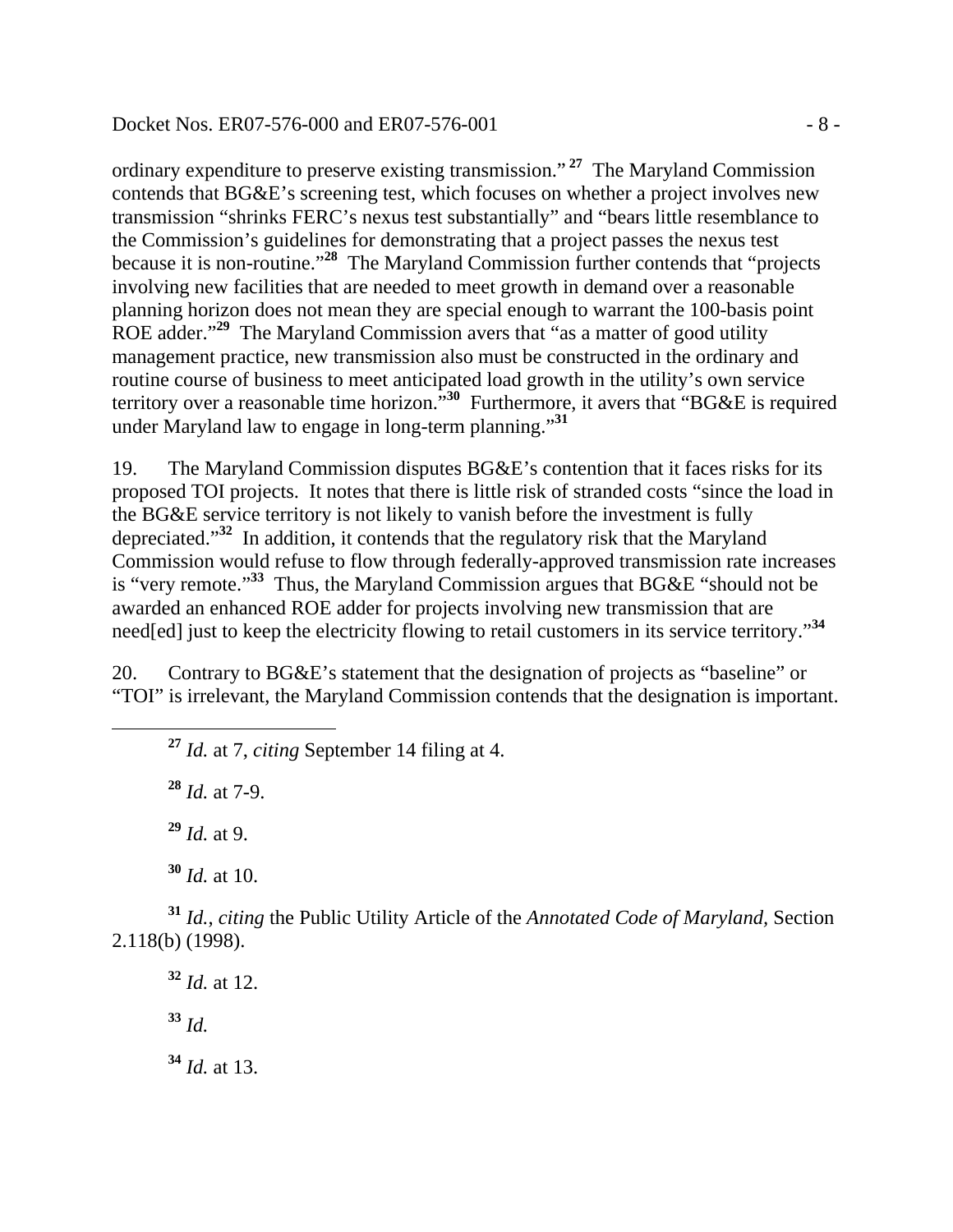#### Docket Nos. ER07-576-000 and ER07-576-001 - 9 -

The Maryland Commission states that failure to build a PJM-approved baseline project would affect both reliability and competitive capacity and energy markets, whereas failure to build a TOI project would only affect local reliability standards. The Maryland Commission notes that at the technical conference, BG&E "indicated that supporting competition … did not play a part in the Company's decision to undertake the Northwest to Finksburg and Downtown Baltimore projects."**<sup>35</sup>** The Maryland Commission argues that this shows that "BG&E's planners and engineers concentrate on operational and standards-related requirements of ensuring reliable service."**<sup>36</sup>** Thus, the Maryland Commission argues that BG&E's TOI projects do not support competition and should not receive an ROE transmission incentive.

21. Finally, the Maryland Commission contends that neither the Northwest to Finksburg nor the Downtown Cable projects are sufficiently distinguishable from other routine reliability investment in its territory so as to warrant special incentive rate treatment under the Commission's nexus test.**<sup>37</sup>** For example, the Maryland Commission notes that at the technical conference, BG&E stated that an outage on the 115 kV Northwest to Finksburg radial line would have no effect outside BG&E's service territory nor would it enable PJM to alleviate the need for load shedding.**<sup>38</sup>** With respect to BG&E's use of advanced technologies, the Maryland Commission notes that while the GIS technology may be new to BG&E, it is a commercially-available state-of-the-art technology. Further, the Maryland Commission argues that BG&E's use of fiber optics for communication or demand response is prudent. In sum, the Maryland Commission avers that the TOI projects are "routine" projects required by good utility practice and BG&E's legal obligations, and thus, do not deserve an ROE incentive.

22. People's Counsel argues that BG&E's process for determining which projects are routine is designed such that "only those projects that are replacements in kind" are included. Under this logic, People's Counsel argues "any replacement or upgrade which requires even some updated plant is 'screened in' and considered eligible for incentives."**<sup>39</sup>**

**<sup>38</sup>** *Id.* at 20.

**<sup>39</sup>** People's Counsel's Comments at 6 (emphasis omitted).

**<sup>35</sup>** *Id.* at 15.

**<sup>36</sup>** *Id. citing* September 14 filing at 10.

**<sup>37</sup>** *Id.* at 18 and 25.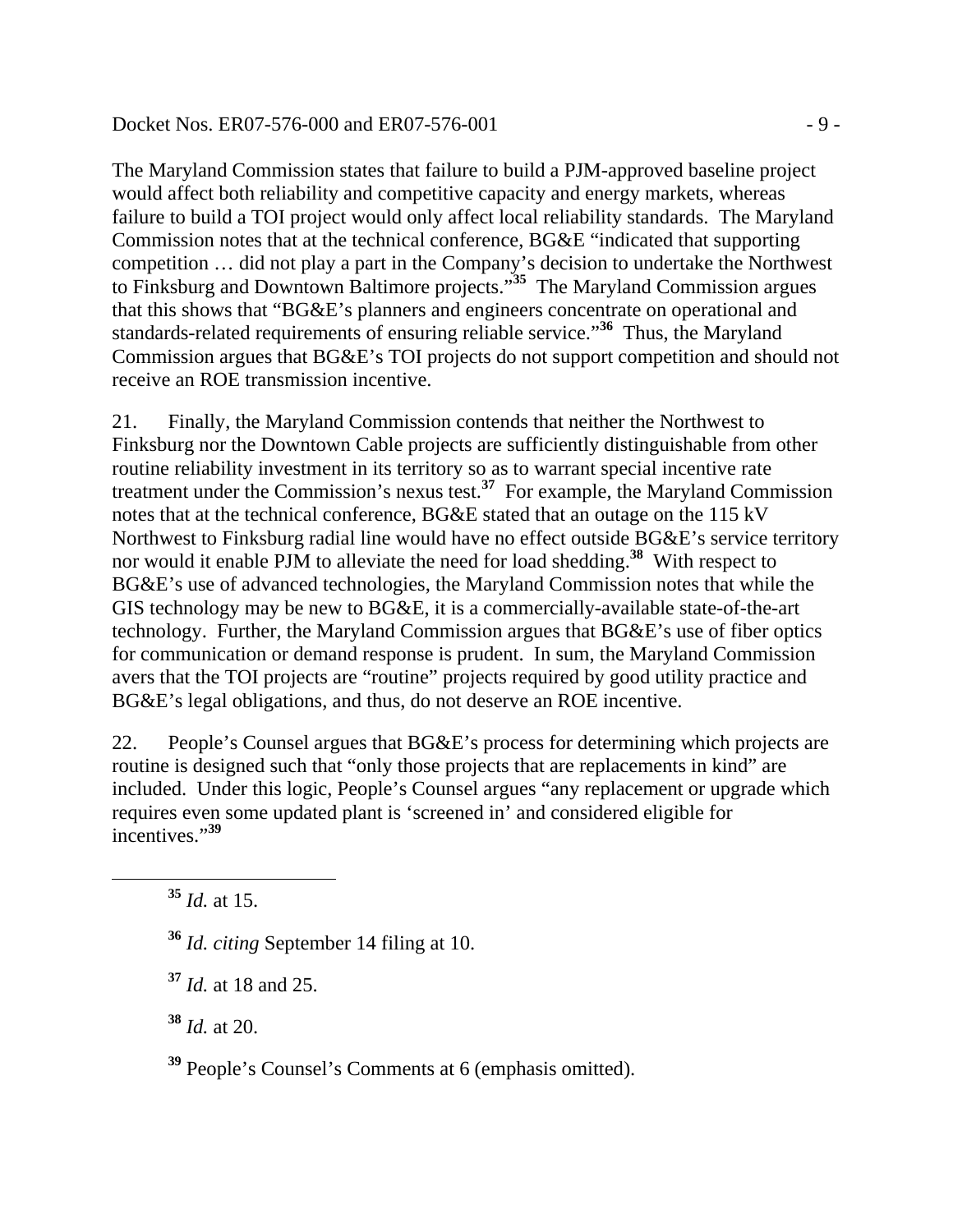Docket Nos. ER07-576-000 and ER07-576-001 - 10 -

23. People's Counsel contends that BG&E exaggerates the risks faced by the Downtown Cable project. For example, People's Counsel argues that virtually none of the five TOI projects grouped under the Downtown Cable area are actually downtown, and therefore timing issues are easier to manage.**<sup>40</sup>** Further, People's Counsel claims that "BG&E has been tearing up streets in Baltimore City … for nearly 200 years as a 'routine' part of its transmission and distribution business."**<sup>41</sup>** Moreover, People's Counsel contends that because the Northwest to Finksburg project is "winter load critical" does not make it non-routine.**<sup>42</sup>**

24. People's Counsel argues that BG&E has not offered any "substantial evidence that these TOI projects will utilize improved materials, sophisticated monitoring and communication equipment that allows real-time rating of existing transmission facilities or truly 'innovative' technologies."**<sup>43</sup>** In addition, People's Counsel states that the TOI projects are "inherently local in nature" and are required of BG&E to properly and lawfully run and maintain its business under Maryland law and Maryland Commission regulation. Because load in the mid-Atlantic region is growing and "because BG&E is required to provide proper service for residential ratepayers, regular maintenance of the system cannot be accomplished with upgrades and system expansions."**<sup>44</sup>** Therefore, People's Counsel contends, the TOI projects "are the definition of 'routine' maintenance and upgrades."**<sup>45</sup>**

# **E. Discussion**

25. Rule 213(a)(2) of the Commission's Rules of Practice and Procedure prohibits an answer to a protest unless otherwise ordered by the decisional authority.**<sup>46</sup>** We are not persuaded to accept BG&E's answer and therefore reject it.

 **<sup>40</sup>** *Id.* (emphasis omitted). **<sup>41</sup>** *Id.* at 7. **<sup>42</sup>** *Id.* **<sup>43</sup>** *Id.* at 8. **<sup>44</sup>** *Id.* **<sup>45</sup>** *Id.* at 9. **<sup>46</sup>** 18 C.F.R. § 385.213(a)(2) (2007).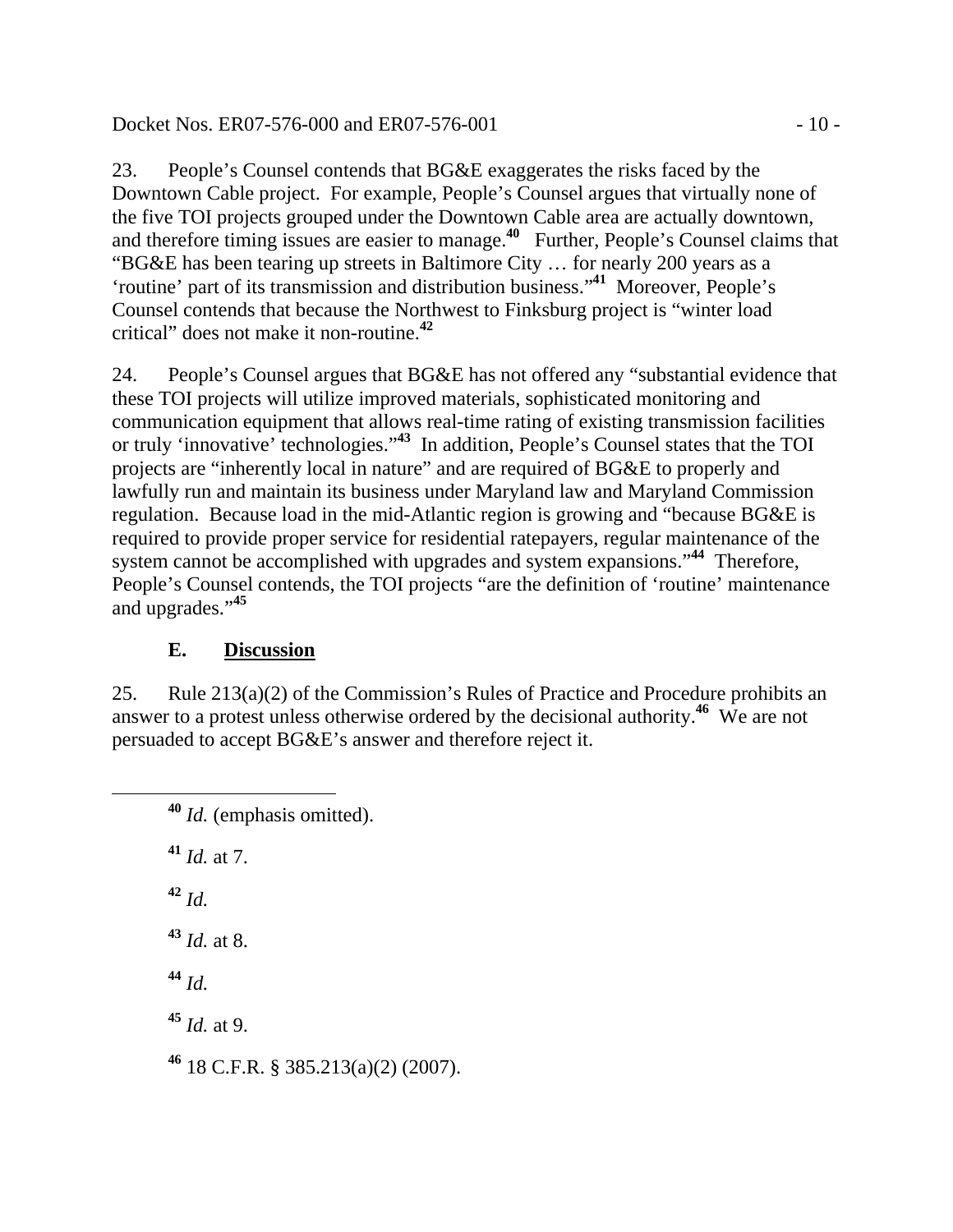## Docket Nos. ER07-576-000 and ER07-576-001 - 11 -

26. In the July 24 Order, the Commission provided guidance to the parties on how to apply the "plain language of section 219, which required the Commission to adopt a rule that 'promote[s] reliable and economically efficient transmission and generation of electricity by promoting capital investment in the enlargement, improvement, maintenance, and operation of all facilities for the transmission of electric energy in interstate commerce.<sup>"47</sup> The guidance consisted of four elements relating to whether a project is a non-routine investment by the utility as part of its normal business operations. First, the Commission explained that in determining if a project is not routine, we would consider all relevant factors including the scope and effect of the project and the challenges or risks faced by the project. Second, the Commission stated that applicants must provide detailed factual information about the project. Third, the Commission clarified that we would consider the total package of incentives requested. Finally, the Commission noted that even if a project is routine, an applicant may demonstrate that its project faces risks and challenges or provides sufficient benefits to warrant incentive rate treatment. We will address the first three elements; the last element is not relevant for our decision.

27. We find that the Northwest to Finksburg and Downtown Cable projects are not routine. Our findings are based on the projects' scope, effects, challenges or risks, and the detailed factual information submitted by BG&E as discussed below.

28. The scope of a project involves factors such as size, dollar investment, increase in transfer capability, involvement of multiple entities or jurisdictions, and effect on the region.**<sup>48</sup>** The Northwest to Finksburg project costs approximately \$0.3 million and involves a major reconfiguration of BG&E's transmission system by: (1) transforming an existing radial line into a double circuit by adding a new radial line to the existing line; and; (2) adding a third parallel circuit. This reconfiguration is the expansion of an existing line, which will provide reliability and safety benefits. The Downtown Cable project costs approximately \$26.9 million and will enable BG&E's downtown network to meet NERC's double contingency reliability criteria for the PJM grid. This will alleviate situations when excessive overloads during the summer could lead to multiple double contingency violations resulting in outages. The Commission finds that the projects satisfy the scope criterion because they exceed the normal replacement of facilities and provide for the expansion of service in the Baltimore and Carroll County, Maryland areas at a higher level of reliability than currently exists. Further, the cost of the TOI projects, approximately \$27.2 million, is more than double the average cost of transmission

**<sup>47</sup>** July 24 Order, 120 FERC ¶ 61,084 at P 51 (internal citations omitted).

**<sup>48</sup>** July 24 Order, 120 FERC ¶ 61,084 at P 52.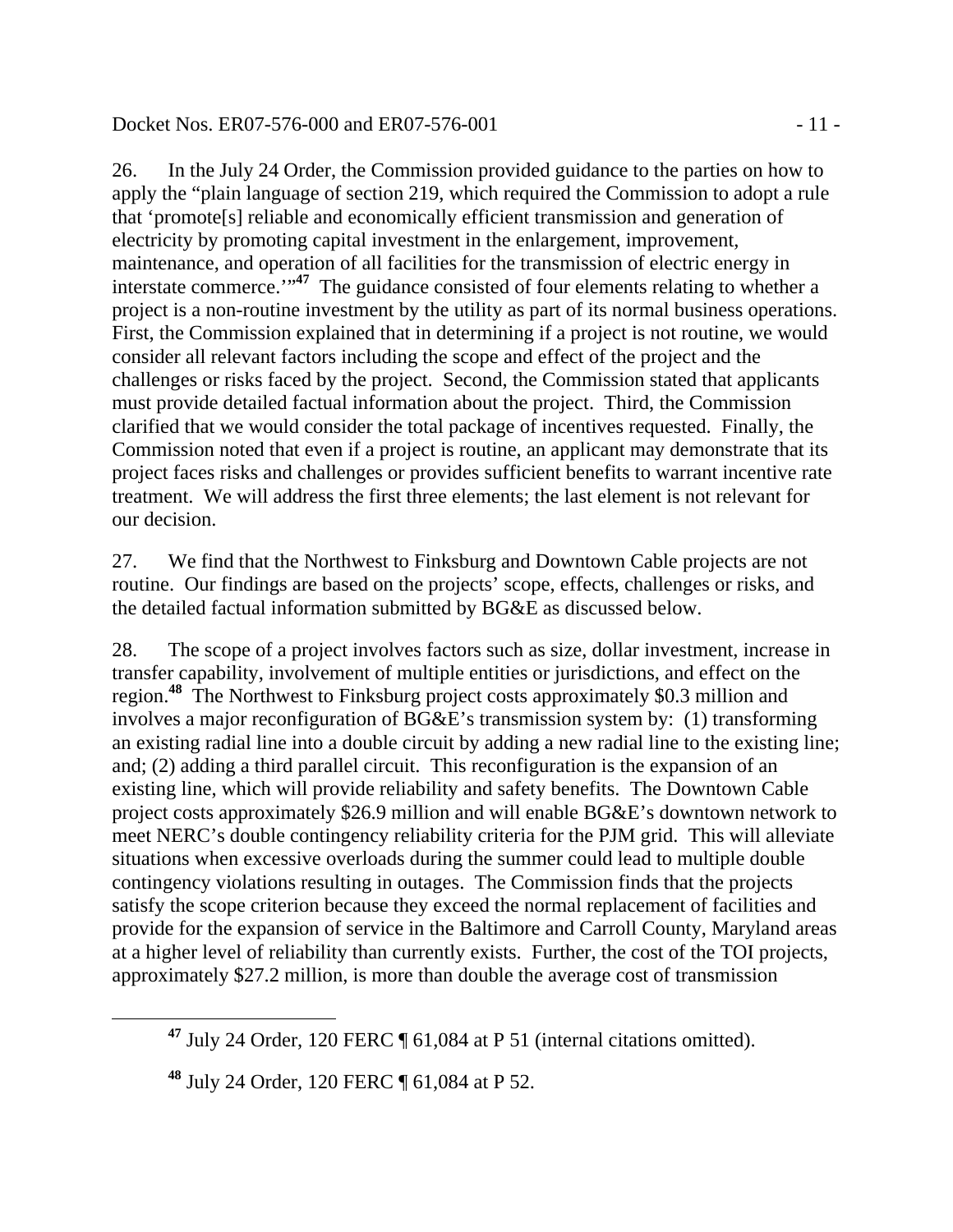investment made by BG&E in each of the last five years.**<sup>49</sup>** Thus, the size and breadth of the dollar investment is significant.

29. The effect of a project involves factors such as improving reliability or reducing congestion costs.**<sup>50</sup>** The Northwest to Finksburg and Downtown Cable projects have positive benefits for peaking loads. For example, the Northwest to Finksburg project is intended to help meet winter-peaking needs. Although electric service has traditionally been geared to serving summer load, with increased competition from multiple power sources, electric power is expanding to serve winter load. Indeed, the Northwest to Finksburg line is intended to meet critical space-heating needs during the winter period that are increasing as a result of development in the area served by the Northwest to Finksburg project. Similarly, the Downtown Cable project is also intended to meet peak load. Specifically, the Downtown Cable is enhancing the PJM grid to meet double contingency criteria during the summer and correct a NERC reliability violation. Furthermore, BG&E states that the regional congestion costs mitigated by the Downtown Cable project will be approximately \$1.7 million per year based on PJM's shadow prices for 2007 constraints assuming similar conditions exist as in 2007.**<sup>51</sup>** This approximation of the congestion cost savings is undisputed and is expected to continue. Thus, the Downtown Cable project satisfies the effect criterion because the project will add to and improve wholesale transmission infrastructure for the benefit of the region, increase reliability and reduce congestion costs. Finally, the Northwest to Finksburg project satisfies the effect criteria by enhancing local reliability and providing for critical winter peaking load.

30. The challenges or risks faced by a project include: siting, internal competition for financing with other projects, long lead times, regulatory risks, specific financing challenges and other similar impediments.**<sup>52</sup>** BG&E states that the Northwest to Finksburg project has added complexity due to limited access and a narrow 66-foot rightof-way. Limited space in downtown Baltimore is an impediment to the installation of the

**<sup>49</sup>** BG&E's annual transmission investment, based on Form 1 data, is \$6.84 million for 2002, \$17.6 million for 2003, \$10.2 million for 2004, \$13 million for 2005, and \$21 million for 2006, for a total five-year investment of \$68.64 million. *See* Maryland Commission Comments at 9, n.3.

**<sup>50</sup>** *Id.*

**<sup>51</sup>** *See* BG&E's September 14 filing at 10.

**<sup>52</sup>** July 24 Order, 120 FERC ¶ 61,084 at P 52.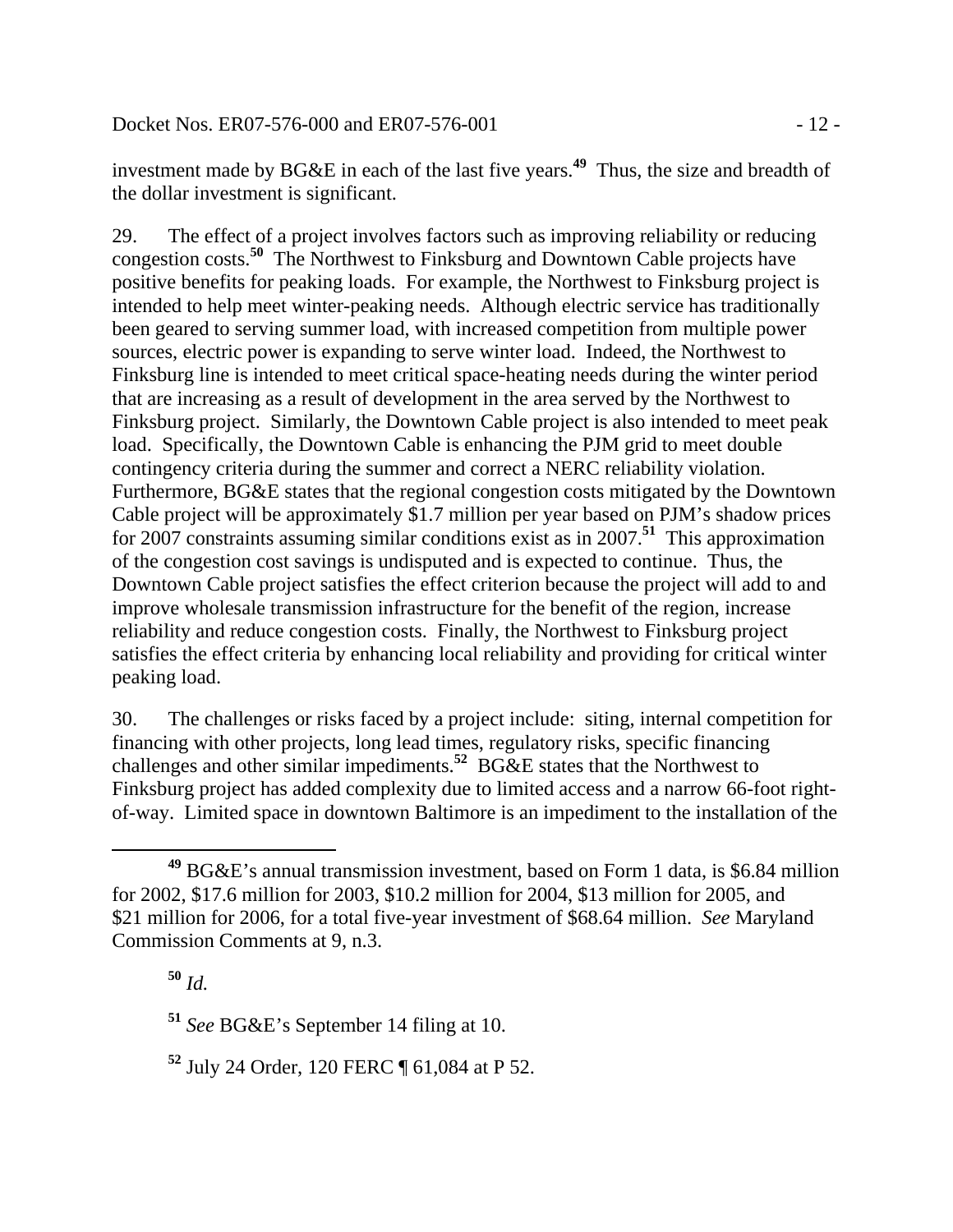## Docket Nos. ER07-576-000 and ER07-576-001 - 13 -

new Orchard Street 115 kV switching station. To address this challenge, BG&E proposes to use GIS breakers that will eliminate the need for a larger oil circuit breaker. Further, the GIS breakers will reduce by 95 percent the amount of space required for a typical open-air 115 kV insulating switching station.**<sup>53</sup>** In addition, the duct work to be used in the installation of the switching station will contain duct banks that will be used in the future for fiber optic cables. The fiber optic technology will enhance SmartGrid technologies and facilitate demand response. The Commission finds that the Northwest to Finksburg and Downtown Cable projects pose challenges and risks that exceed those associated with routine projects.

31. Secondly, we stated that applicants for incentive rates "must provide detailed factual information in support of the factors they relied upon."**<sup>54</sup>** Such information should further buttress the scope, effect and risk factors previously identified. BG&E provided this support, as discussed above.

32. Third, we stated that when an applicant has adequately demonstrated that the project for which it requests an incentive is not routine, we will consider the total package of incentives requested and the inter-relationship between them. In the July 24 Order, we accepted the 50-basis point adder for continuing participation in an RTO and the 100-basis point ROE adder for the Conastone and Waugh Chapel baseline projects. We rejected the 100-basis point adder for 37 future RTEP projects and the inclusion of 100 percent CWIP in rate base. In this order, we are addressing BG&E's request for 100-basis point ROE adder for six TOI projects comprising the Northwest to Finksburg project and the Downtown Cable project. Thus, we have considered BG&E's entire package of incentives.

33. We find that BG&E has shown a nexus between the 100-basis point ROE adder and the investment being made in the proposed TOI projects for the reasons discussed above. Thus, we accept BG&E's request for a 100-basis point ROE adder for its investment in the Northwest to Finksburg project and the Downtown Cable project for the costs applicable to the projects incurred since August 8, 2005. Accordingly, BG&E must file revised tariff sheets within 30 days of the date of this order to incorporate the 100-basis point ROE incentive for the Northwest to Finksburg and Downtown Cable TOI projects in its formula rate, effective June 1, 2007, as requested in its February 28, 2007 filing.

**<sup>53</sup>** Presentation at 24.

**<sup>54</sup>** July 24 Order, 120 FERC ¶ 61,084 at P 53.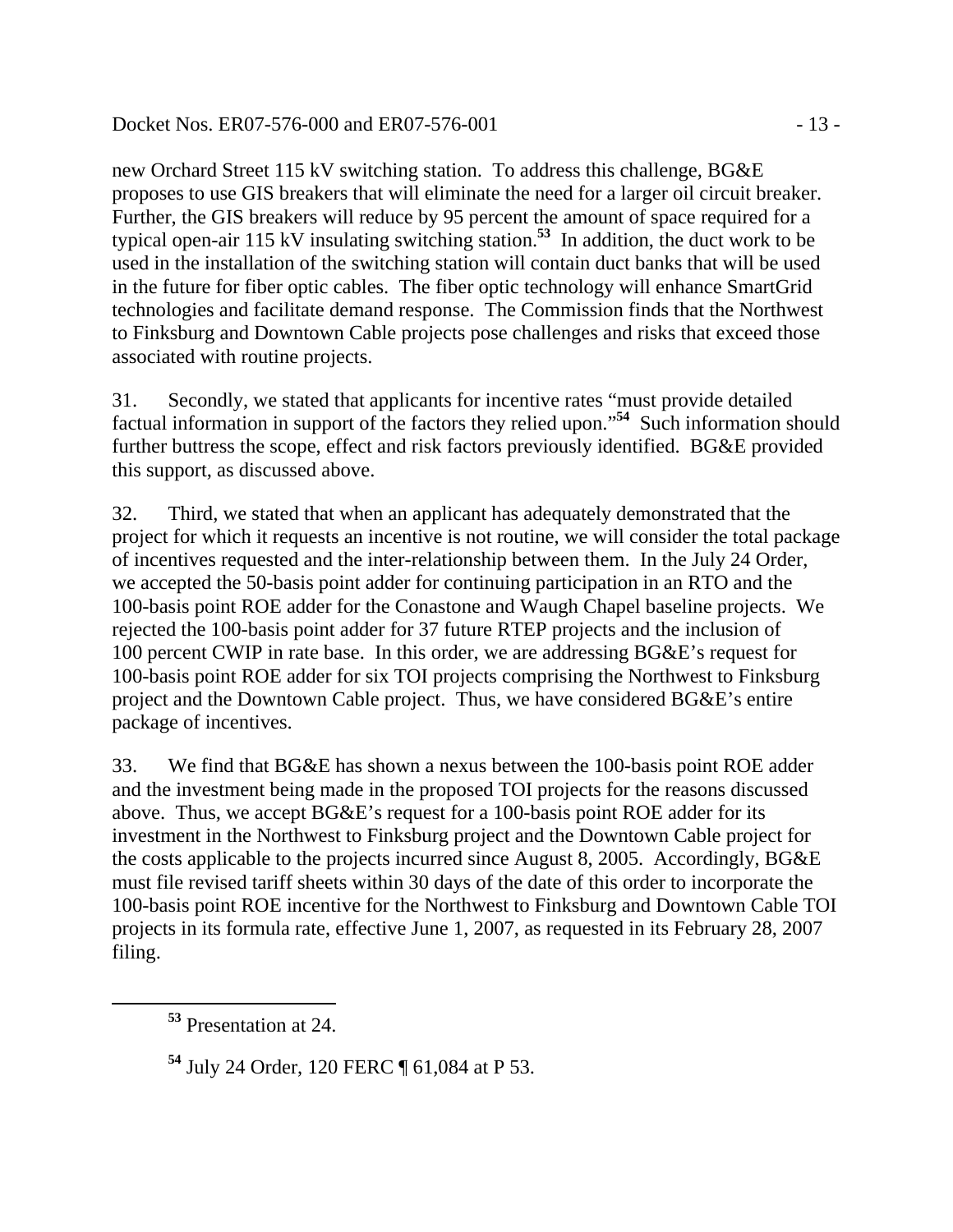## Docket Nos. ER07-576-000 and ER07-576-001 - 14 -

34. We are not persuaded by the Maryland Commission's and People's Counsel's arguments that BG&E's TOI projects are (1) routine; (2) needed to maintain service; and (3) required by Maryland State law and therefore should not receive incentive rate treatment. These TOI facilities are transmission facilities which are part of the PJM transmission system – a regional transmission organization that manages grid reliability and wholesale electricity markets in 13 states and the District of Columbia. Although BG&E is located in Maryland and its retail services are subject to Maryland State law, BG&Es transmission facilities are used in interstate commerce and subject to the Commission's authority. As such, the TOI projects conform to the intent of the Energy Policy Act of 2005,<sup>55</sup> which added a new section 219 to the FPA. As we noted in Order No. 679-A, the incentives promulgated in section 219 address the need to promote and expand investment in all transmission facilities used in interstate commerce.**<sup>56</sup>**

35. We find persuasive BG&E's argument that these projects are non-routine. The projects that BG&E classifies as non-routine include upgrades and new transmission facilities. We believe that investment in such transmission facilities will lead to higher levels of reliability. Further, we believe that improvements to infrastructure will further encourage competition and reduce congestion costs. We find that BG&E's investment in these TOI facilities will enlarge, improve and maintain the operation of BG&E's transmission facilities, which in turn increases the reliability of PJM's service.

## The Commission orders:

BG&E must file revised tariff sheets within 30 days of the date of this order to incorporate the 100-basis point ROE incentive for the Northwest to Finksburg and

Downtown Cable TOI projects in its formula rate, effective June 1, 2007, as discussed in

**<sup>56</sup>** Order No. 679-A, 117 FERC ¶ 61,345 at 3.

**<sup>55</sup>** Energy Policy Act of 2005, Pub. L.No. 109-58, 119 Stat. 594, 315 and 1283 (2005).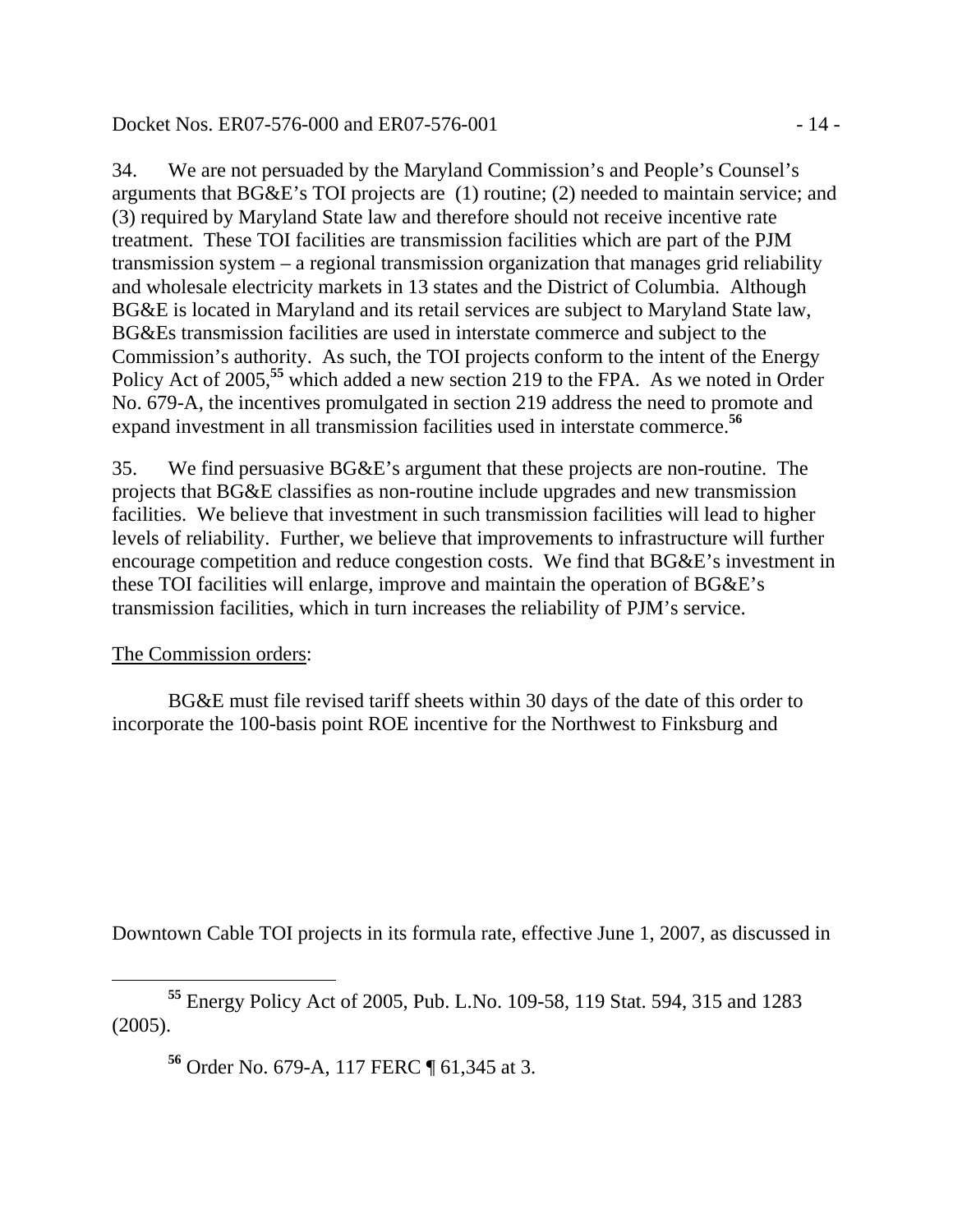Docket Nos. ER07-576-000 and ER07-576-001 - 15 -

the body of this order.

By the Commission. Commissioners Kelly and Wellinghoff dissenting with separate statements attached.

(  ${\cal S} \, {\cal E} \, {\cal A} \, {\cal L}$  )

 Kimberly D. Bose, Secretary.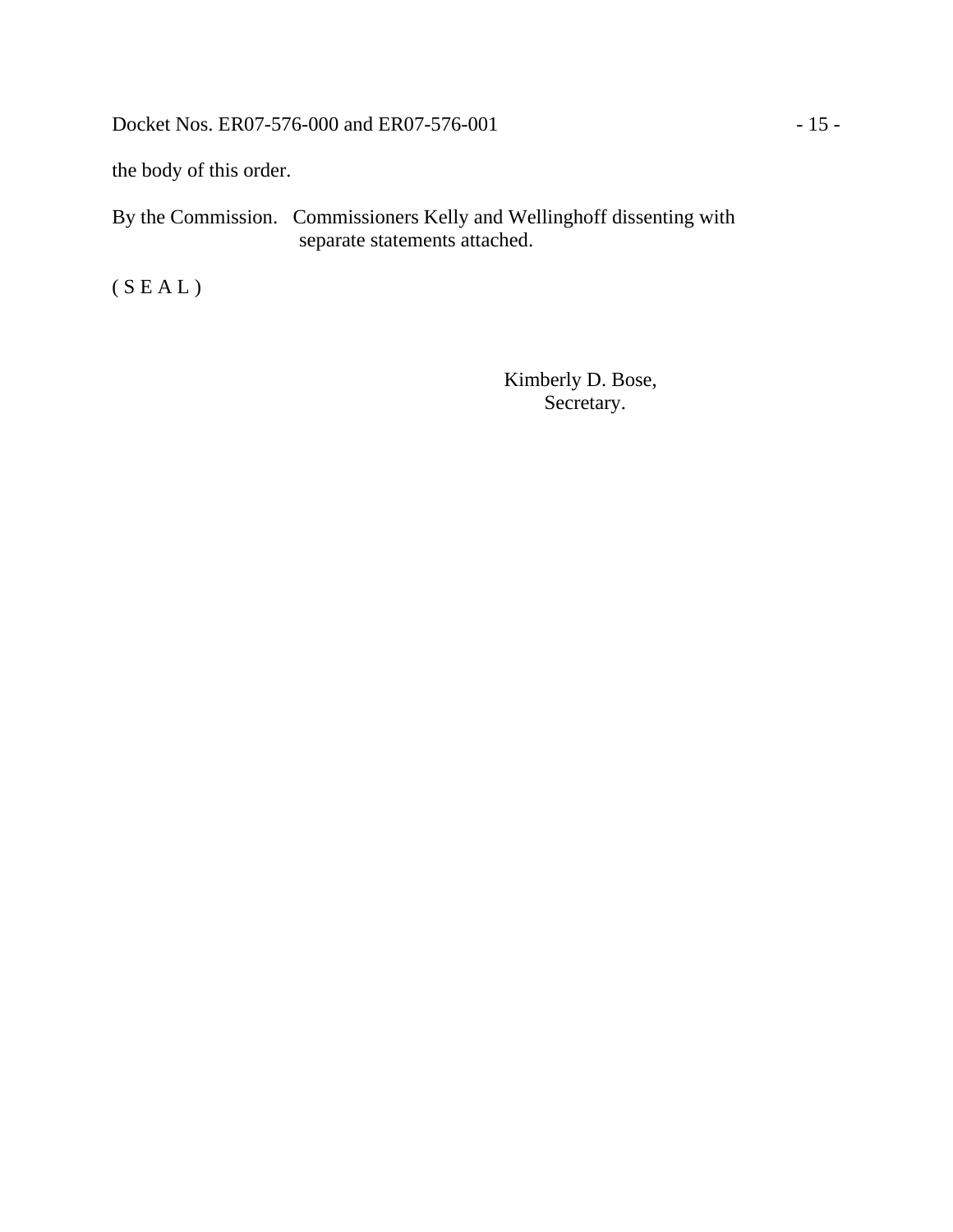## UNITED STATES OF AMERICA FEDERAL ENERGY REGULATORY COMMISSION

Baltimore Gas and Electric Company Docket Nos. ER07-576-000

ER07-576-001

(Issued November 16, 2007)

KELLY, Commissioner, *dissenting:* 

This order addresses Baltimore Gas and Electric Company's (BG&E's) request for transmission rate incentives on transmission owner-initiated (TOI) projects. Having reviewed the record evidence in this proceeding, I must dissent from this order's grant of a 100-basis point return on equity (ROE) incentive for the Northwest to Finksburg and Downtown Cable TOI projects. These projects do not appear to exceed "routine investments made in the ordinary course" as discussed in Order No.  $679-A$ ,<sup>1</sup> nor do they appear to present the types of unique risks or challenges that transmission incentives are meant to address.

In reviewing an applicant's evidence submitted in compliance with the nexus requirement of Order No. 679-A, which necessitates that the "incentive(s) sought must be tailored to address the demonstrable risks and challenges faced by the applicant in undertaking the project",<sup>2</sup> I deem it important to identify and assess, at a minimum, the following six characteristics of the transmission project: (1) the public interest benefits of the project; (2) the cost of the project in absolute terms; (3) the cost of the project in proportion to the current transmission ratebase of the applicant; (4) the difficulty of completing it due to the number of jurisdictions traversed and whether they are jurisdictions the applicant regularly deals with; (5) the difficulty of relying on normal rate recovery methods due to the length of time it will take to complete; and (6) whether the applicant would otherwise be required to build the project even without an incentive.

First and foremost in my analysis are the questions of whether the project brings broad regional benefits in the public interest and whether the applicant would otherwise be required to build these projects. My review of the record evidence in this proceeding indicates that BG&E is proposing to make no more than routine investments in its transmission system.

**<sup>2</sup>** *Id*. at P 21.

<sup>&</sup>lt;u>1</u> <sup>1</sup> Order No. 679-A, 117 FERC ¶ 61,345 at P 60.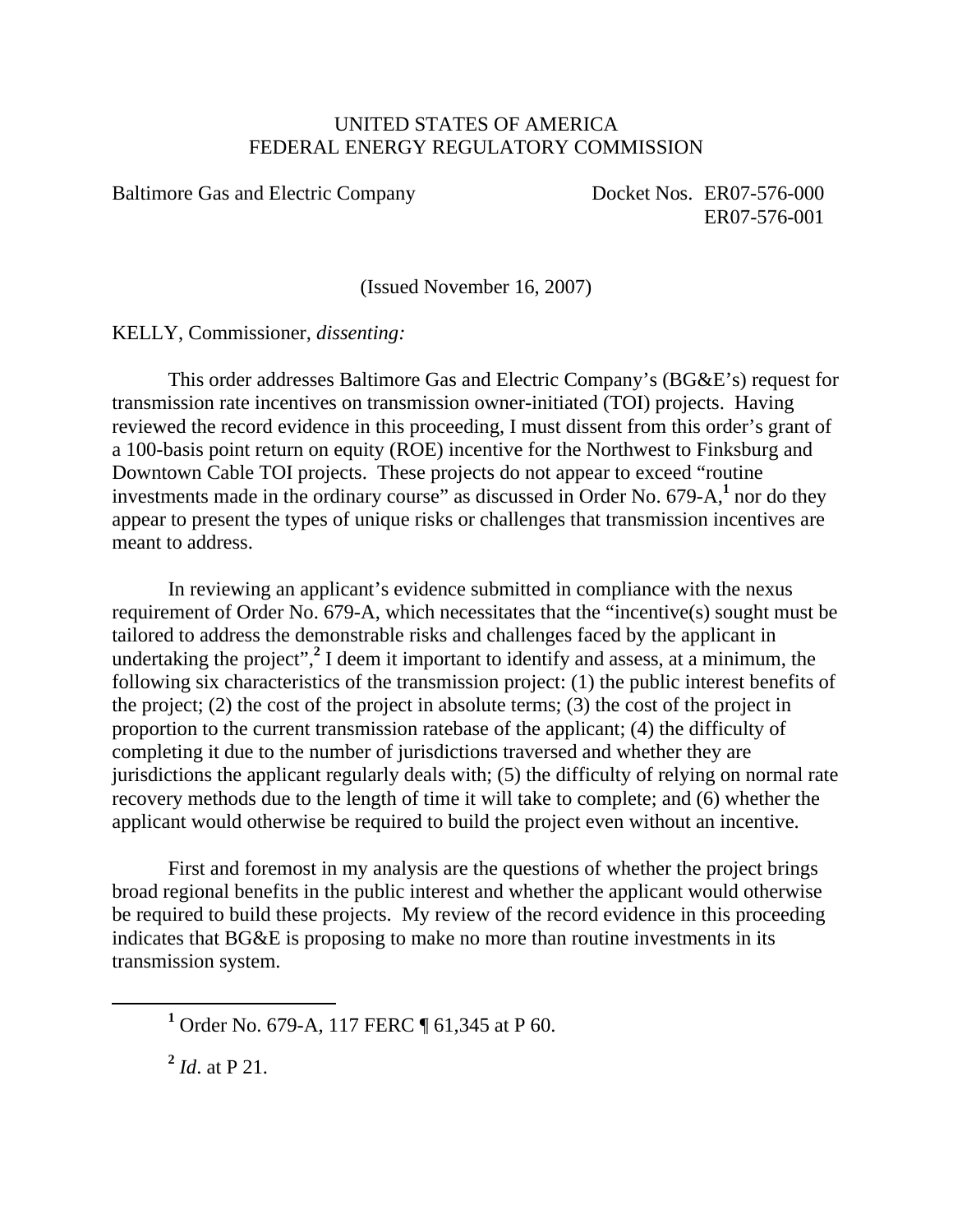#### Docket Nos. ER07-576-000 and ER07-576-001 - 2 -

 BG&E states that the Northwest to Finksburg project entails taking two radial lines (one existing and one new) and transforming them into a double circuit line, plus adding a third parallel circuit. The project is 3.4 miles with an estimated cost of \$3.6 million. Applicants assert and the order finds that this project involves a major reconfiguration of BG&E's transmission system. Given that BG&E is transforming two lines into a double circuit over 3.4 miles, I disagree. The risks and challenges identified—i.e. a narrow right of way and limited space in downtown Baltimore—do not strike me as being so onerous as to necessitate incentive treatment. In fact, in this regard, I would agree with the Maryland Public Service Commission's comments that this project is not sufficiently distinguishable from other routine reliability investment in the BG&E territory. I would further note that state siting approval has been obtained, which diminishes the project's regulatory risks. Finally, the order notes that that the specific reliability benefit of this project is its ability to serve winter-peak load.

Among the identified reliability benefits of the Downtown Cable project are serving normal and emergency conditions in downtown Baltimore and upgrading infrastructure that dates from the 1950s, which I would expect BG&E to address in routine business operations. I also believe that while eliminating an estimated \$1.7 million in congestion costs is a beneficial result of the project, I do not believe that such an outcome would only be achieved through the granting of incentive rate treatment. BG&E states that the risks and challenges it faces in undertaking the Downtown Cable project include delays in obtaining permission, restricted hours allowed to close streets in Baltimore and the strength of the Euro relative to the U.S. Dollar. All of the above factors lead me to conclude that this transmission project is indeed a routine project.

I have noted in previous incentive proceedings that it is a bedrock principle that incentives are meant to encourage behavior that is in the public interest but that is not otherwise required. The record evidence has not persuaded me that the BG&E projects create broad regional benefits. In fact, based on many of BG&E's statements (e.g. replacing older infrastructure and serving winter load), I would imagine that these projects may be otherwise required in the near future.

The size of the investment in the Northwest to Finksburg and Downtown Cable projects (\$3.6 million and \$39 million, respectively) is not particularly large by public utility standards. My conclusion here is further supported by the size of each investment relative to BG&E's 2006 transmission rate base of approximately \$325 million (a little more than 1% and roughly 12%, respectively). Moreover, both projects are located within Maryland, meaning that BG&E will be dealing with authorities it has dealt with many times before, and are slated to be in-service by December of next year. On balance, I cannot find that these characteristics demonstrate the required nexus or support the requested incentives.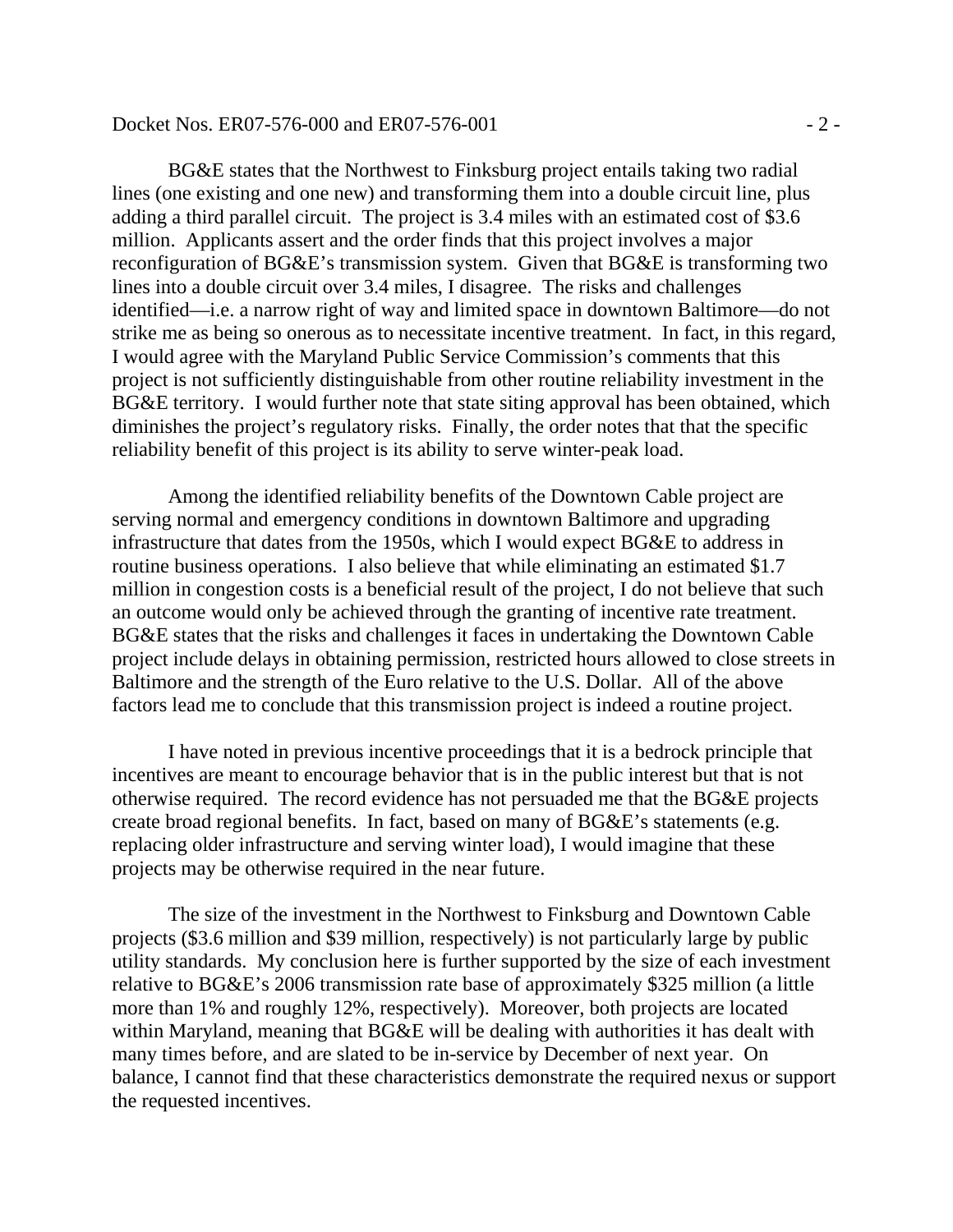Docket Nos. ER07-576-000 and ER07-576-001 - 3 -

Of particular concern to me in this case is the precedent set by the Commission in granting the requested ROE incentives based on the unconvincing record evidence in this proceeding. Applicants in other incentive proceedings have sought incentive rate treatment, at least in part, based on the argument that their projects present greater costs and more risks than projects that have previously been granted incentive rates. On the basis of the majority's decision here, I believe that distinguishing between routine and non-routine in future incentives proceedings will be complicated at best.

 $\overline{\phantom{a}}$  , which is a set of the contract of the contract of the contract of the contract of the contract of the contract of the contract of the contract of the contract of the contract of the contract of the contract

Accordingly, I respectfully dissent from this order.

Suedeen G. Kelly